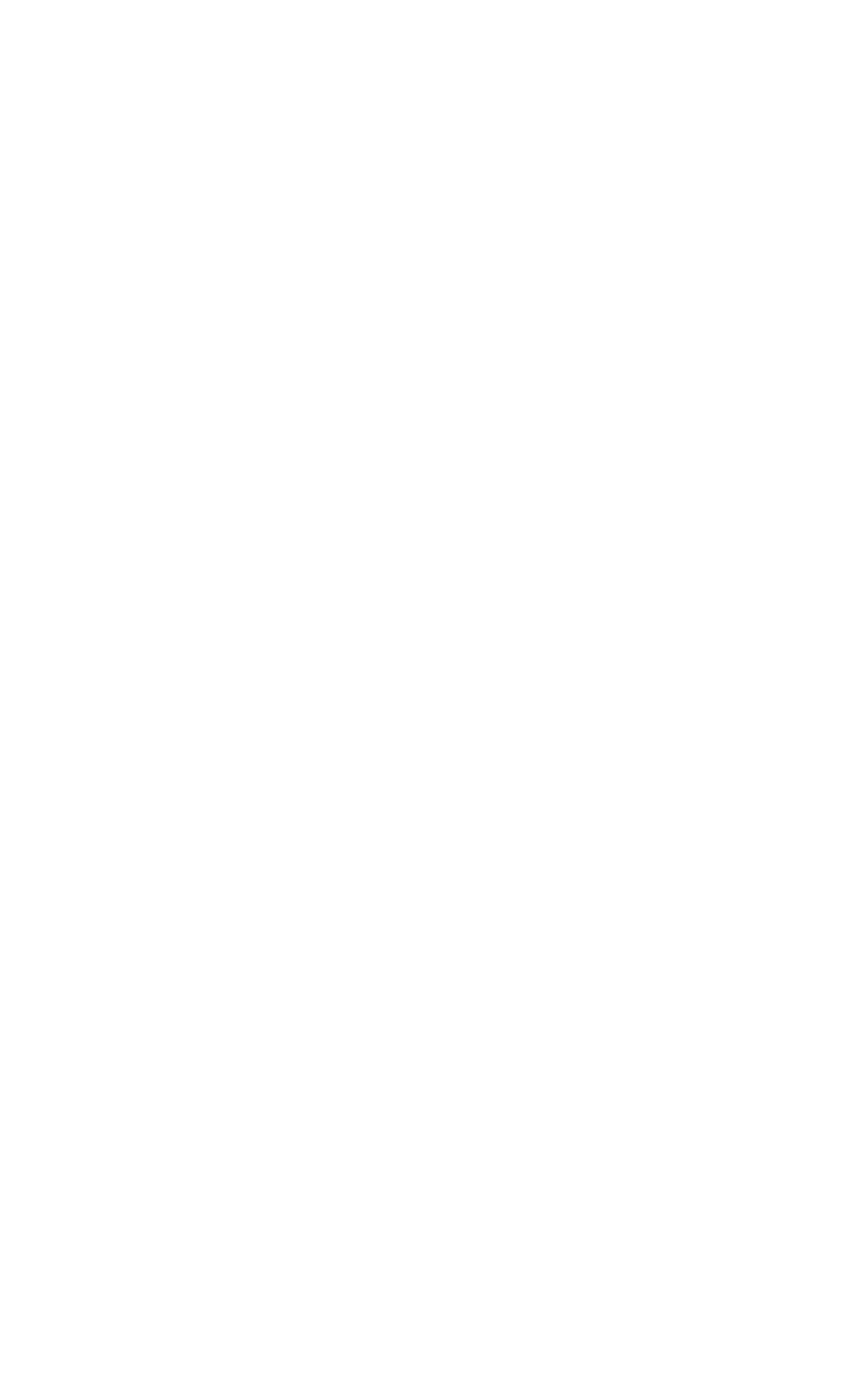## **How Does The Bible Describe Hell?**

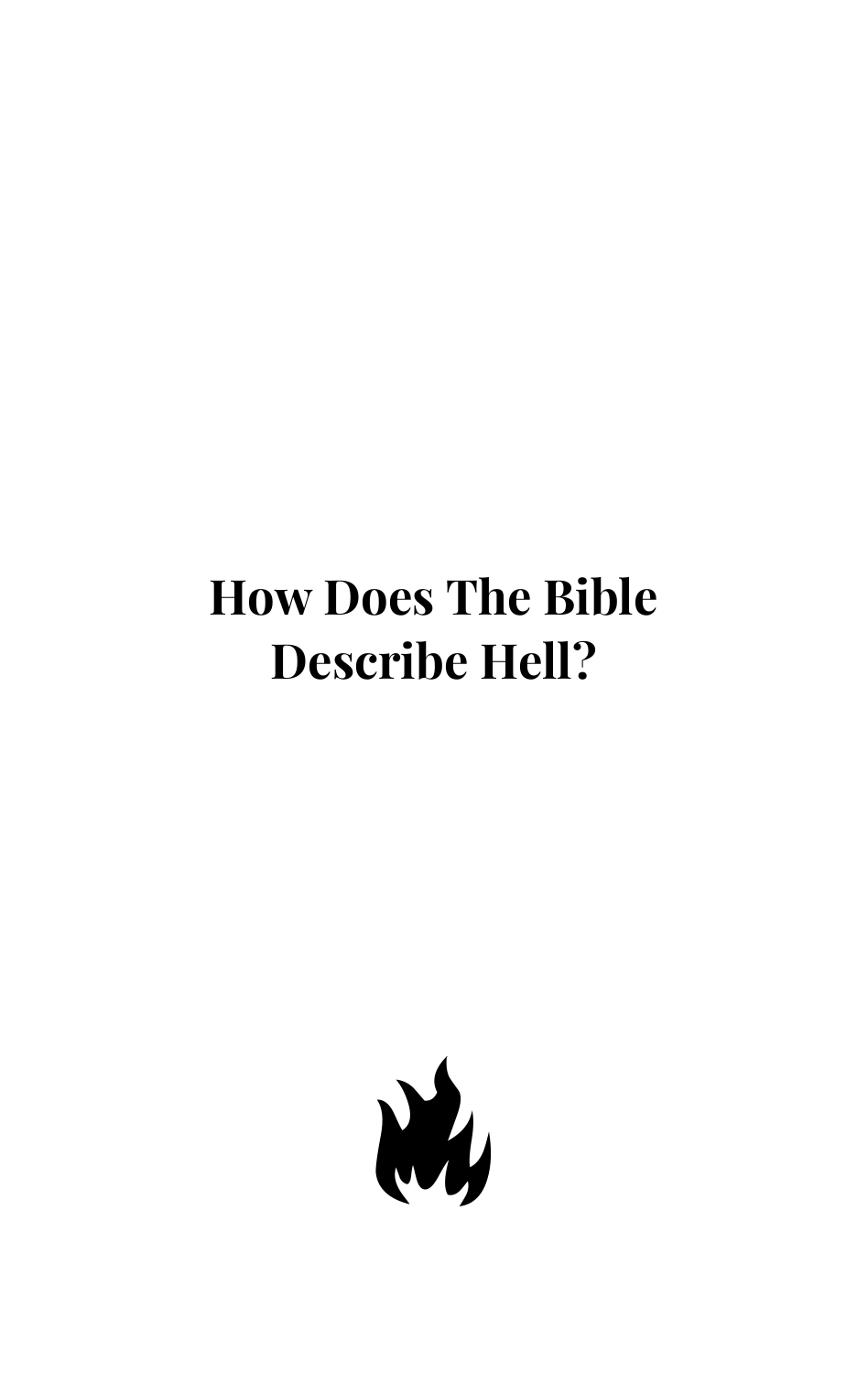## **To Get Saved**

If you do not have a personal relationship with Jesus Christ, I encourage you today to do so. Repent and believe that Jesus died on the cross for your sins and took your punishment upon Himself, was buried and on the third day rose from the grave. If you give your life to Jesus by accepting what He did for you, He will give you eternal life. Call on Jesus Christ today for the salvation of your soul.

**John 3:16,** For God so loved the world that He gave His one and only Son, that everyone who believes in Him shall not perish but have eternal life.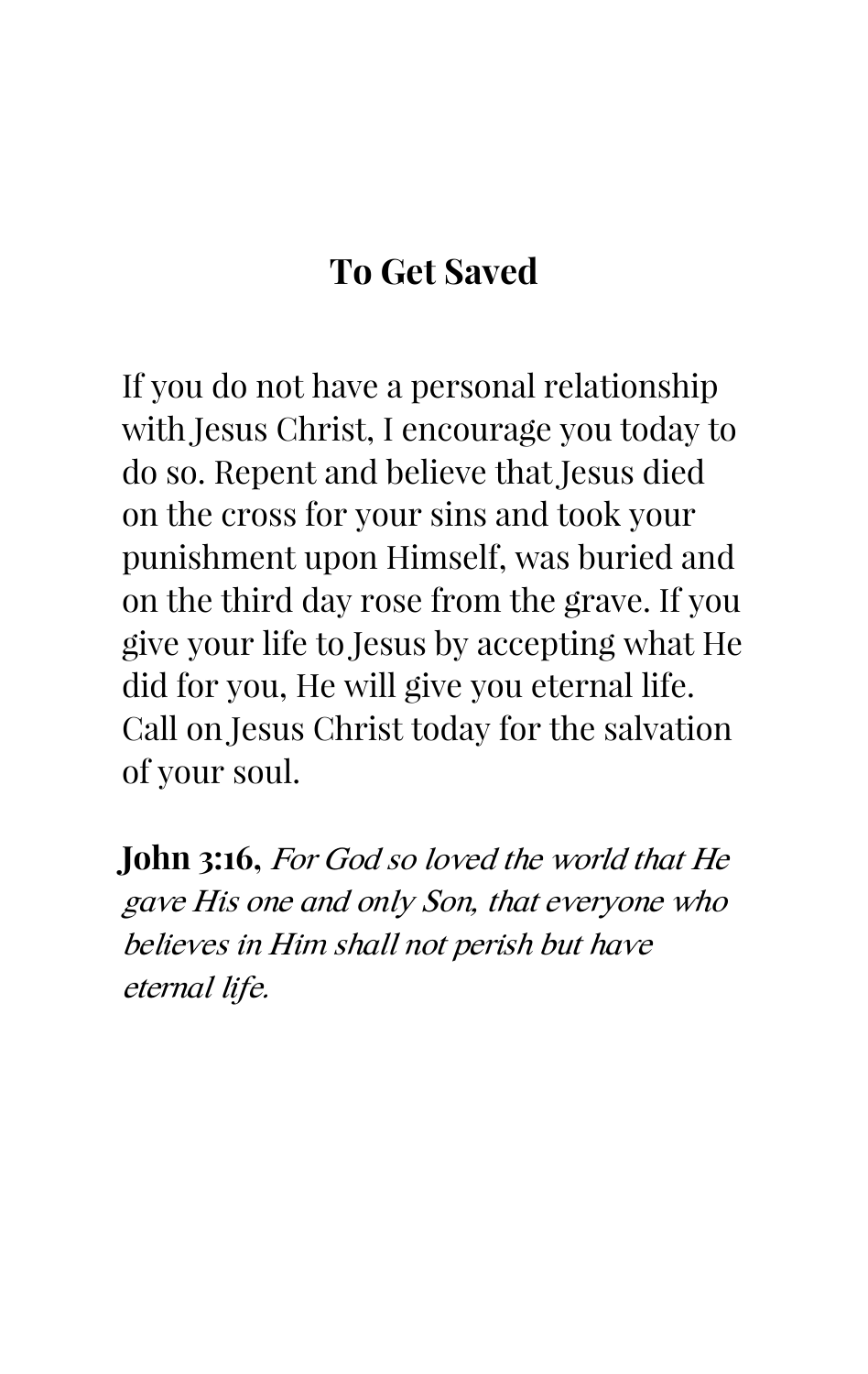## **Pray this prayer if you want to follow Jesus today and be forgiven of all your sins**

#### **Make these words your own**

Father in heaven, in the name of the Lord Jesus Christ. I confess Lord that I'm a sinner and only through You Lord Jesus can my sins be forgiven. I believe that You died for my sins on the cross and on the third day You rose from the grave. Forgive me for all the bad things I have done and save me today. I want to follow You for the rest of my life so that I may do Your will, In Jesus' name I pray, Amen.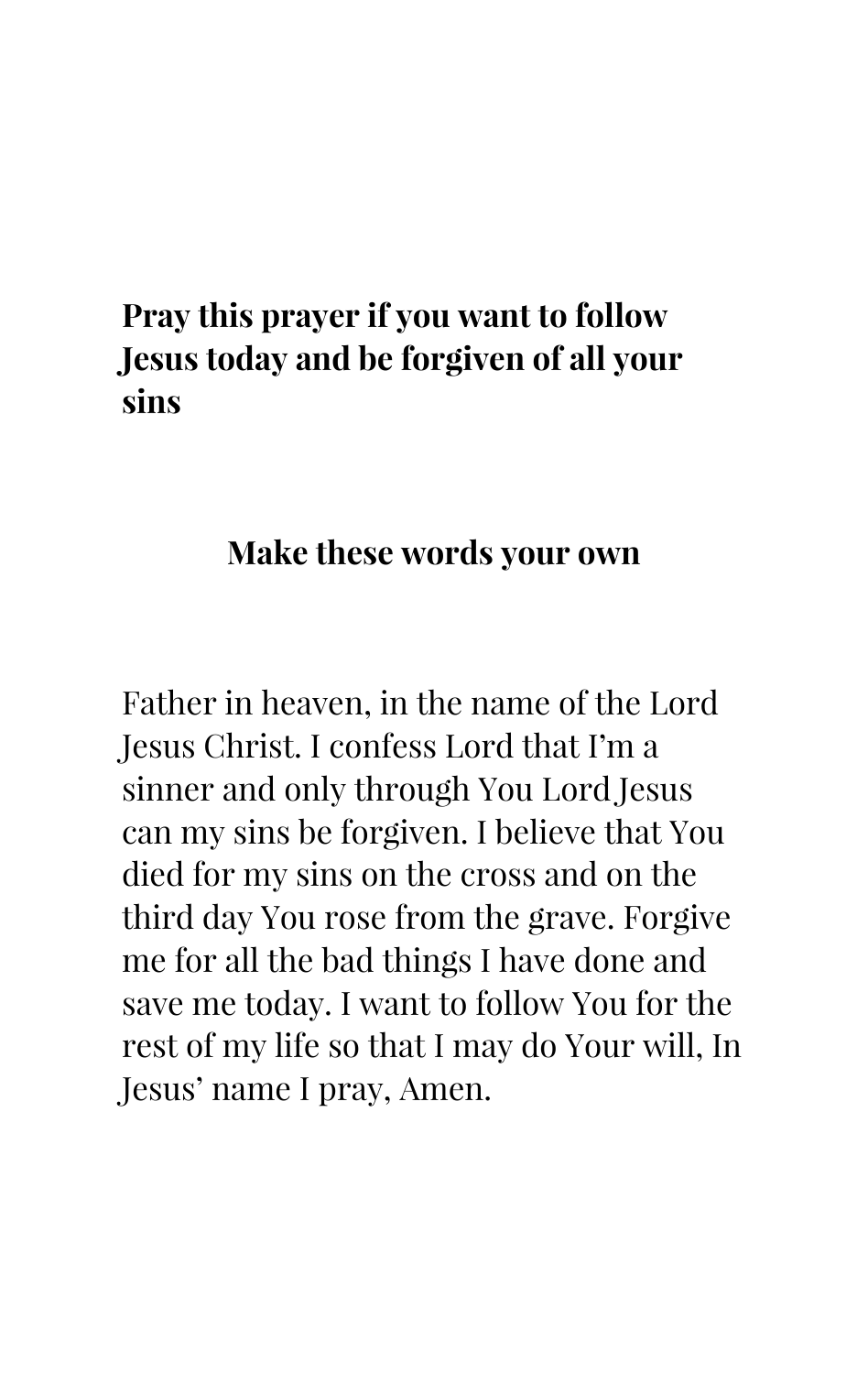Cover by Seth V. Arao Commentary by Alex Ruiz



#### **Ministry**

**Websites**: Spiritualminefield.wordpress.com Spiritualminefield.com thecookieadaysite.wordpress.com

The Holy Bible, Berean Study Bible, BSB Copyright ©2016, 2020 by Bible Hub Used by Permission. All Rights Reserved Worldwide.

> Copyright © 2021 Alex Ruiz All rights reserved.

No part of the commentary in this book may be reproduced in any form without written permission from the author. You may quote from the commentary for a bible study without changing any wording of this commentary.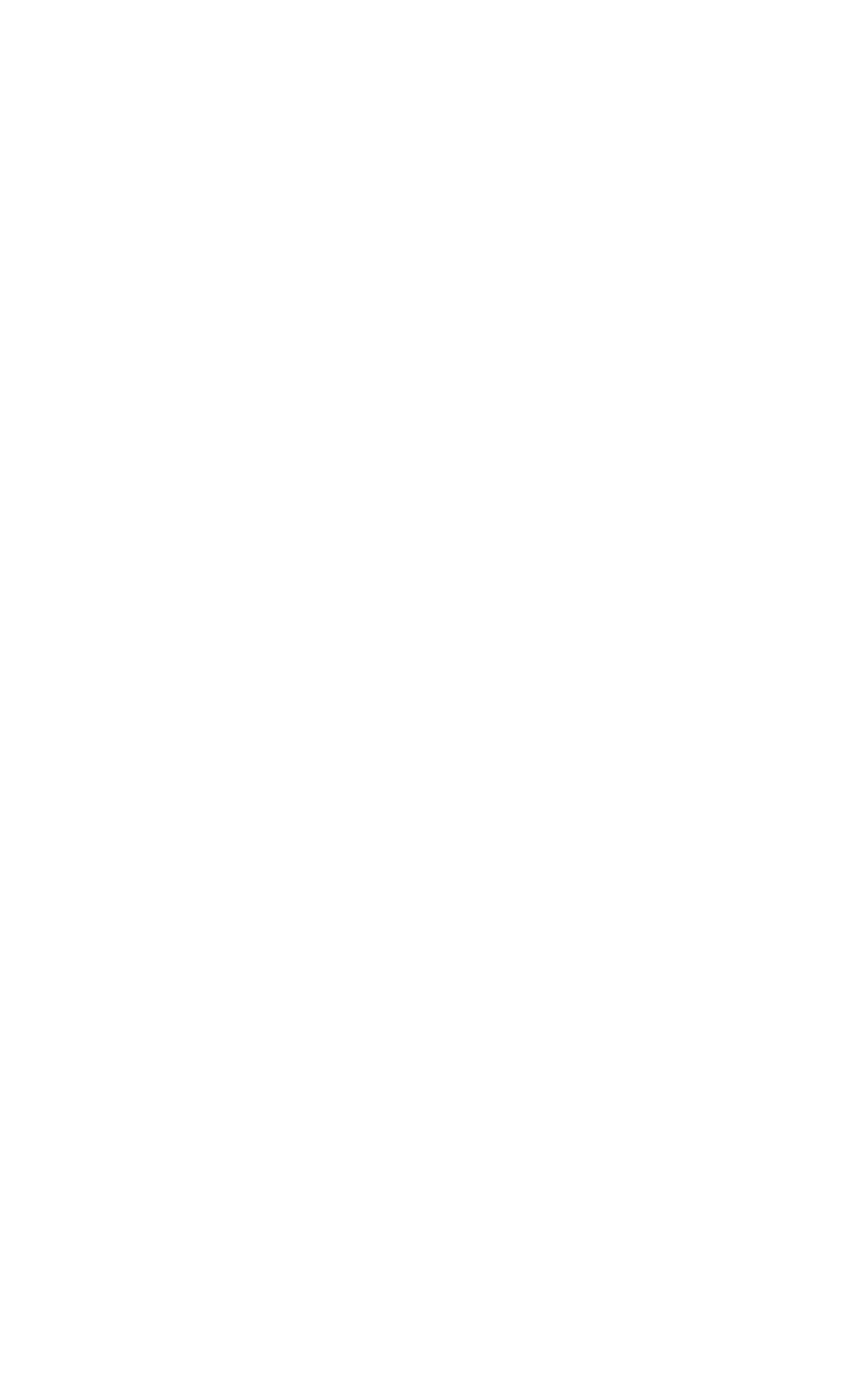## **How Did Jesus Describe Hell?**

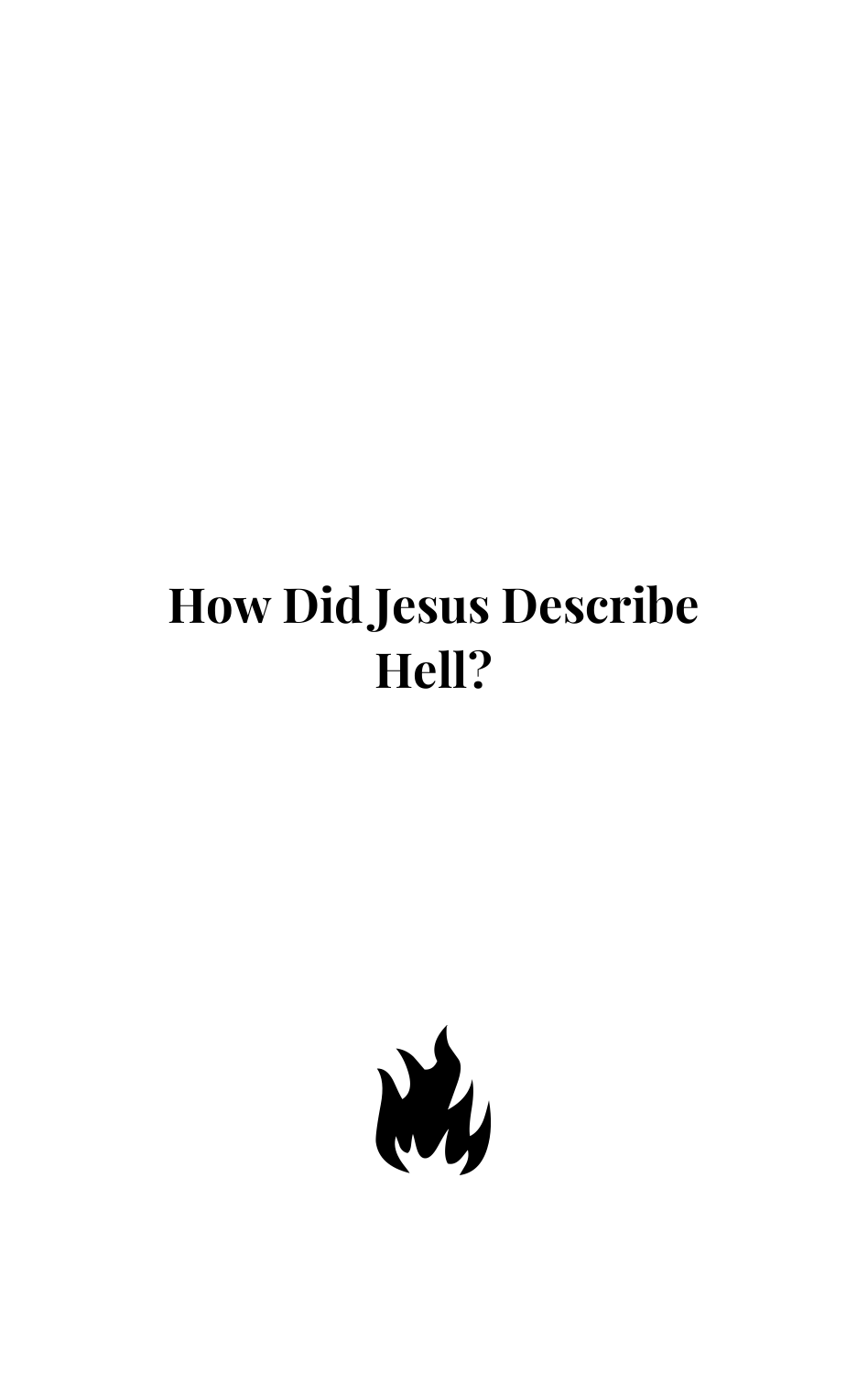Before I get into the study about Hell, I want to explain the differences between Hades and Gehenna, so one can know that they are different places.

## **Hades**

Hades is described as a place, an invisible realm, where the spirits of people go after they die (see **Luke 16:22-23**).

## **Gehenna**

The name Gehenna derives from the place called the valley of Hinnom. It is a valley that's west and south of Jerusalem. It was a place where the people would dump their garbage and dead bodies in a fire that was always burning. According to Strong's #1067, Gehenna is the second death—the Lake of Fire, where Hades and Death will be cast into for all eternity. On Judgment Day, if anyone's name is not written in the Book of Life, they too will be thrown into the Lake of Fire (see **Revelation 20:11-15**).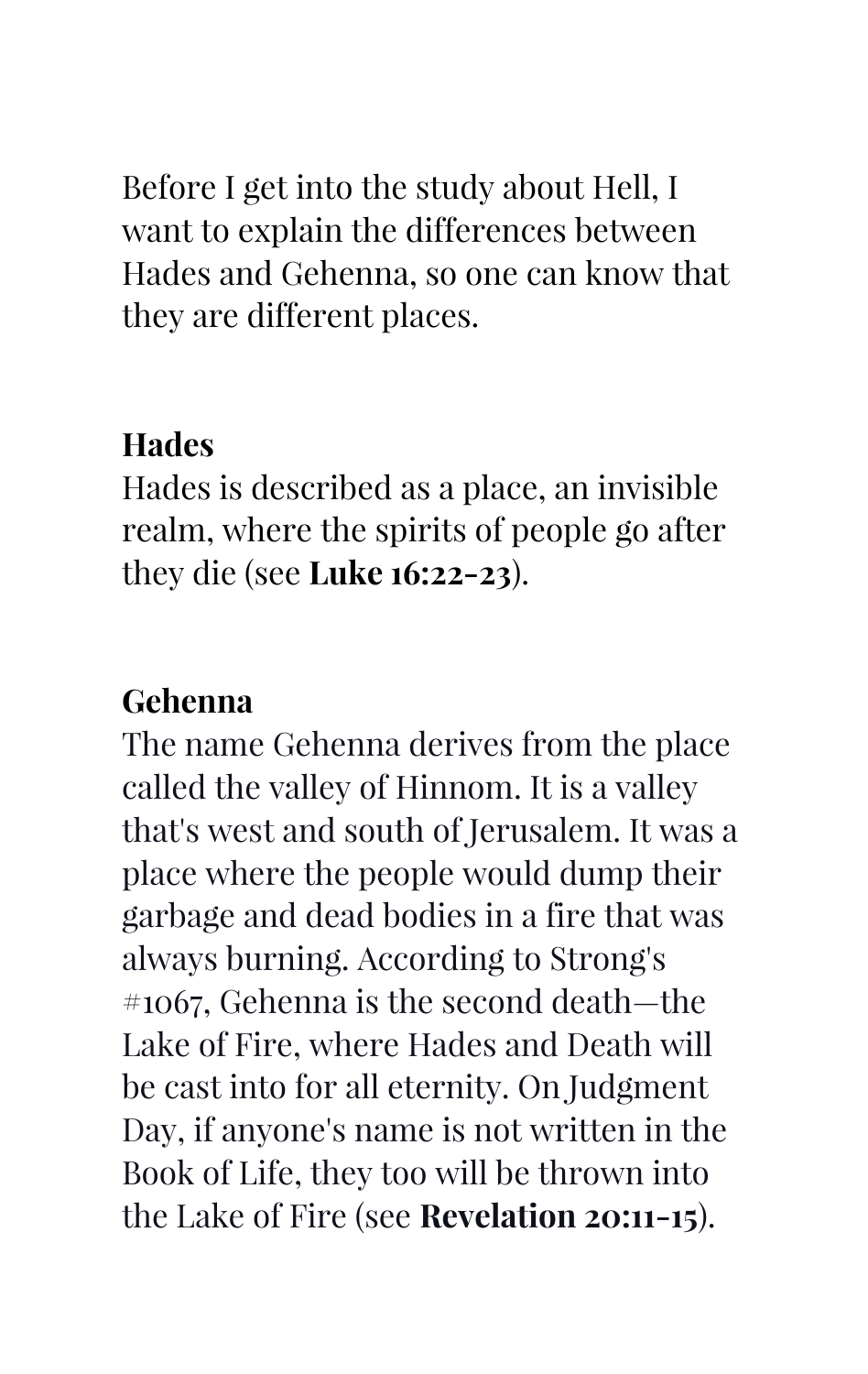Everyone (believers and unbelievers) who died before the crucifixion of Christ went to Hades, but after His death and resurrection, believers who die go to be with the Lord (**Philippians 1:23**). Now in Hades, there were two places distinct one from the other, like day and night. There was a chasm, an abyss of a ravine that separated the righteous from the condemned. Let's see this more in detail in the Scriptures and what occurs in both places.

### **Luke 16:19-21 BSB**

19 Now there was a rich man dressed in purple and fine linen, who lived each day in joyous splendor. 20 And a beggar named Lazarus lay at his gate, covered with sores 21 and longing to be fed with the crumbs that fell from the rich man's table. Even the dogs came and licked his sores.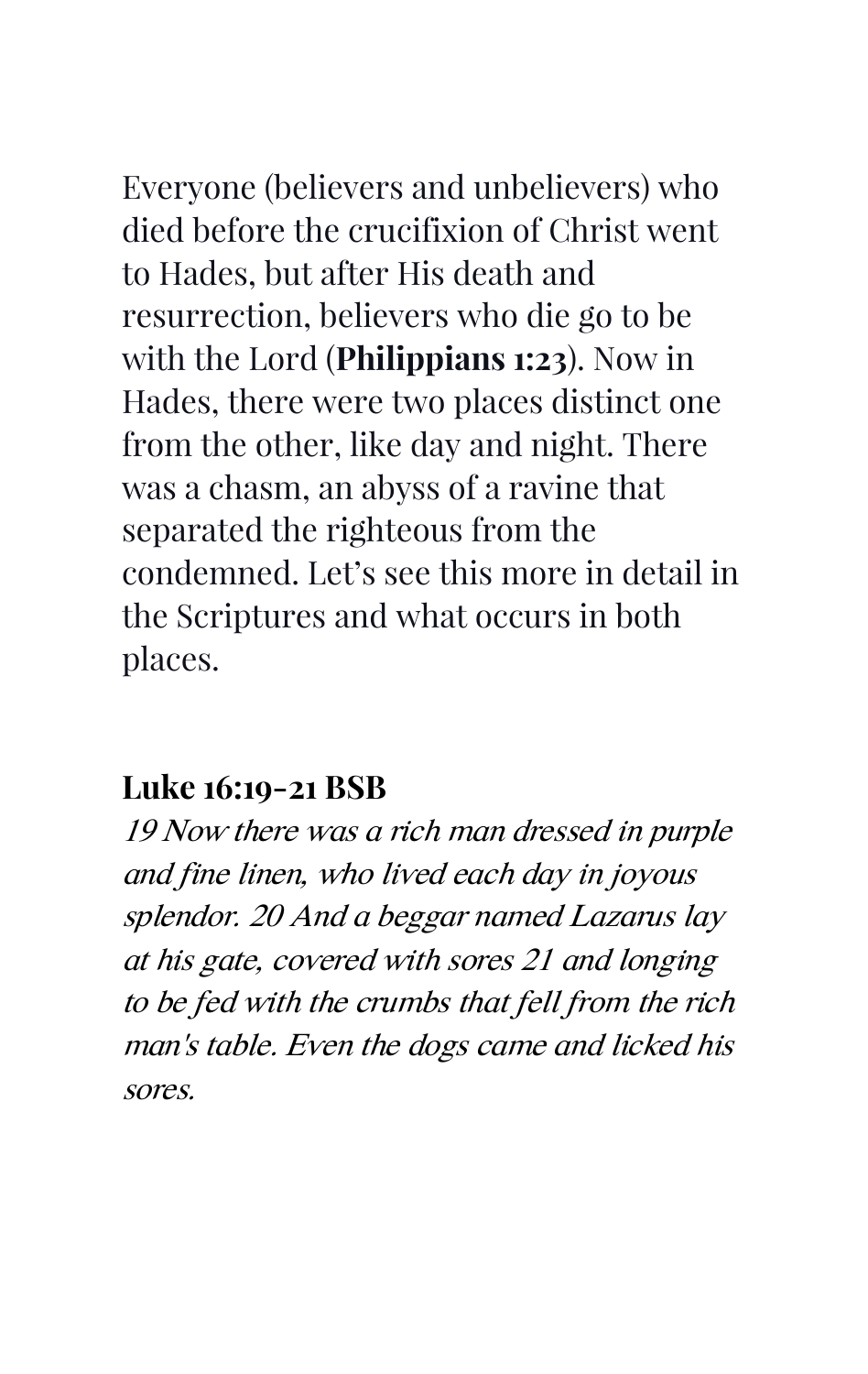In the whole context of the chapter, which I won't be able to go through it, the Lord Jesus Christ was speaking to those who would make money their God—taking the place of God in their hearts, and the consequence would result in going to Hades, where the rich man went.

#### **Luke 16:22-24 BSB**

22 One day the beggar died and was carried by the angels to Abraham's side. And the rich man also died and was buried. 23 In Hades, where he was in torment, he looked up and saw Abraham from afar, with Lazarus by his side. 24 So he cried out, 'Father Abraham, have mercy on me and send Lazarus to dip the tip of his finger in water and cool my tongue. For I am in agony in this fire.'

Both of these men—Lazarus and the rich man, when they died, went to the same place in Hades, but one went to be at the side of Abraham the patriarch. Lazarus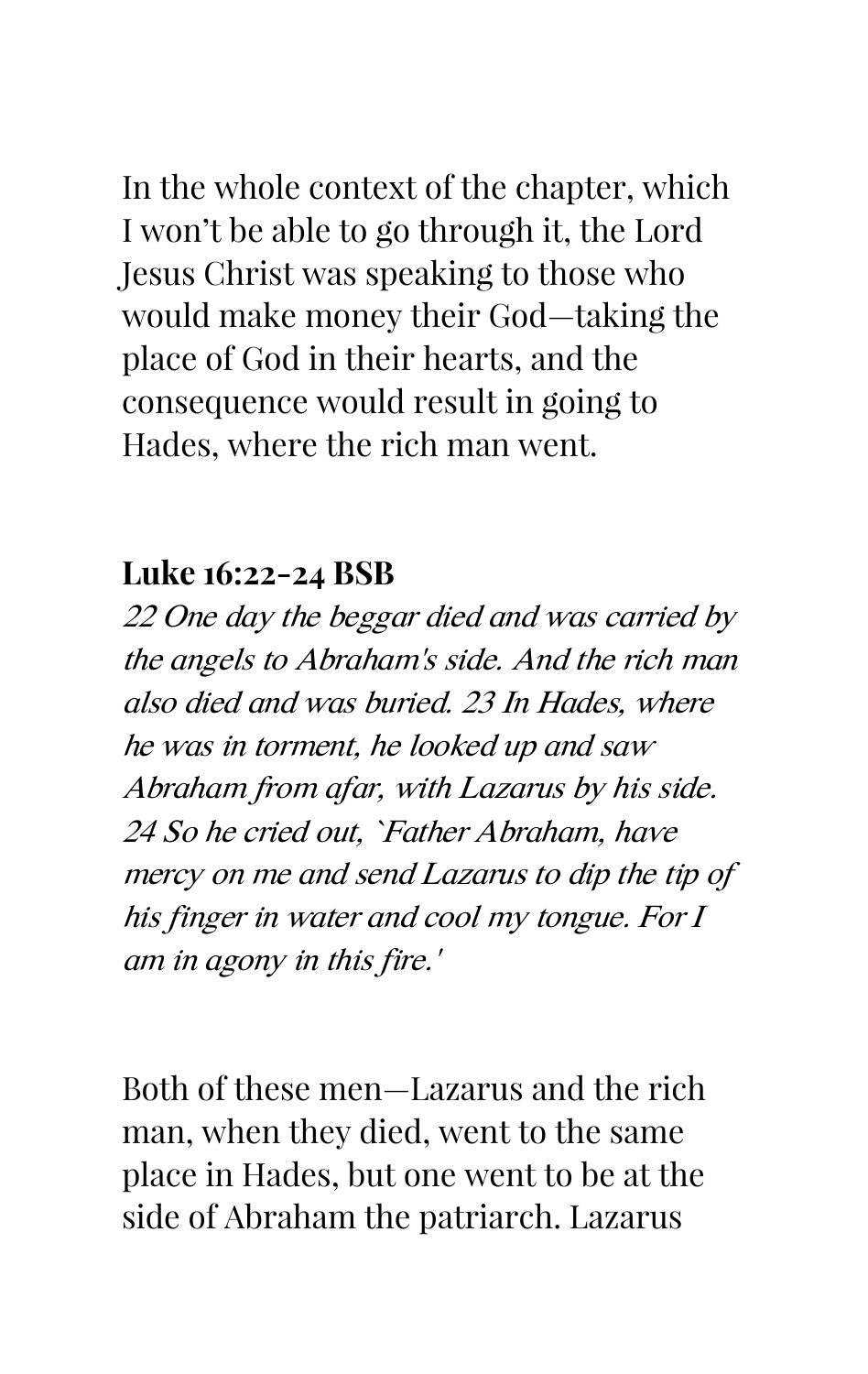was escorted by an angel from God and was comforted in Paradise. The rich man, however, went to the side where the fires were to suffer. While he was alive, he lived lavishly for himself and knew that Lazarus needed help. He didn't provide him with food and clothing, showing an absence of God in his heart through faith. Hades, in verse 23, teaches that it is a place of torment with fire revealing it by flames which caused his extreme thirst.

The righteous couldn't cross over to those in torment if they wanted to, and neither could those in Hades cross over to the other side. Hades is a place where people who reject Jesus as Lord and savior end up until the second death, the Lake of Fire. Nowhere in this illustration did the Scriptures indicate complete annihilation after being there for some time.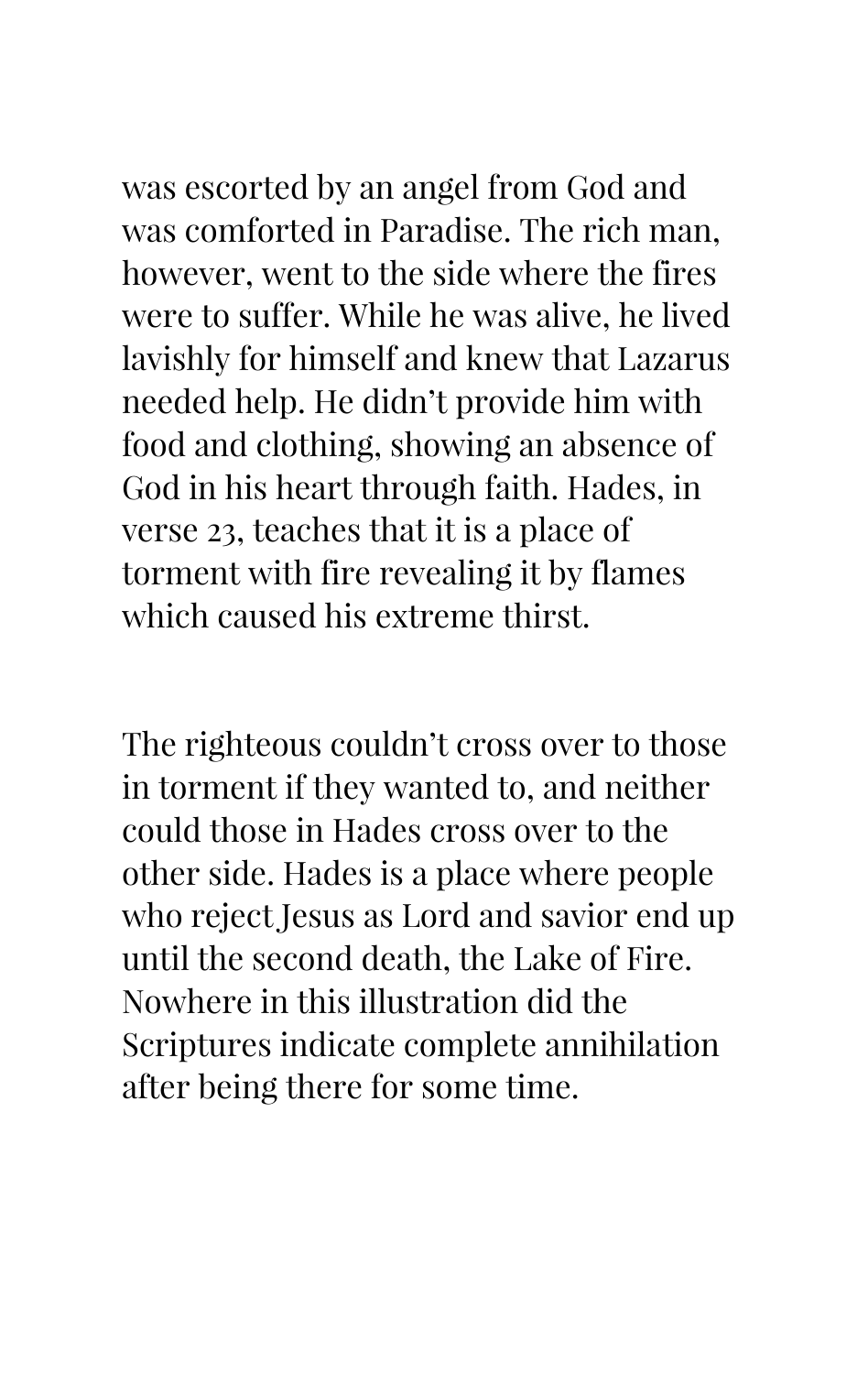#### **Luke 16:27-31 BSB**

27 'Then I beg you, father,' he said, 'send Lazarus to my father's house, 28 for I have five brothers. Let him warn them, so that they will not also end up in this place of torment.' 29 But Abraham replied, 'They have Moses and the prophets; let your brothers listen to them.' 30 'No, father Abraham,' he said, 'but if someone is sent to them from the dead, they will repent.' 31 Then Abraham said to him, 'If they do not listen to Moses and the prophets, they will not be persuaded even if someone rises from the dead.' "

That place was so terrible that the rich man begged Abraham to send Lazarus from the dead (to resurrect him) to warn his family of the reality of Hades so they won't end up in that place with him. You can see that in Hades, those undergoing the torments by fire can still see, hear, smell, hunger, and thirst, indicating all of the human senses and desires still being active. Just like the rich man in the story,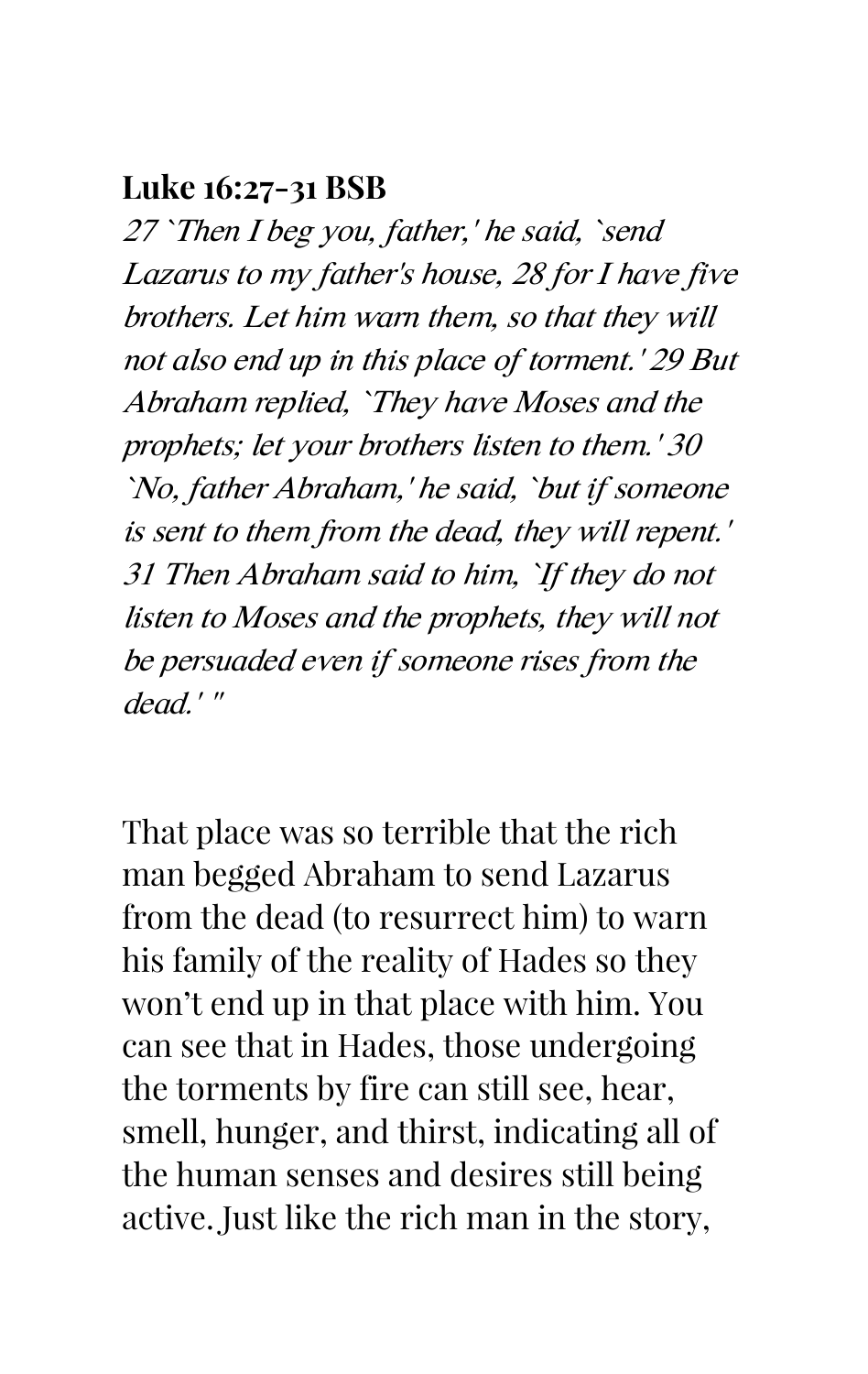we must have the desire to warn people to keep them from ending up in a place of torment, but sadly for the rich man, it was too late for him.

The reason why Abraham didn't ask the Lord to resurrect Lazarus to preach and warn his brothers of Hades was that they wouldn't believe him anyway. An example of this is seen after Jesus' resurrection though some people heard it from first-eye witnesses, they still didn't believe in Him.

Gehenna (the Lake of Fire) is a place of eternal fire (**Revelation 14:9-11**) that will never end for those whose names are not found written in the Lamb's Book of Life. Let's see what Jesus said about Hell/Gehenna.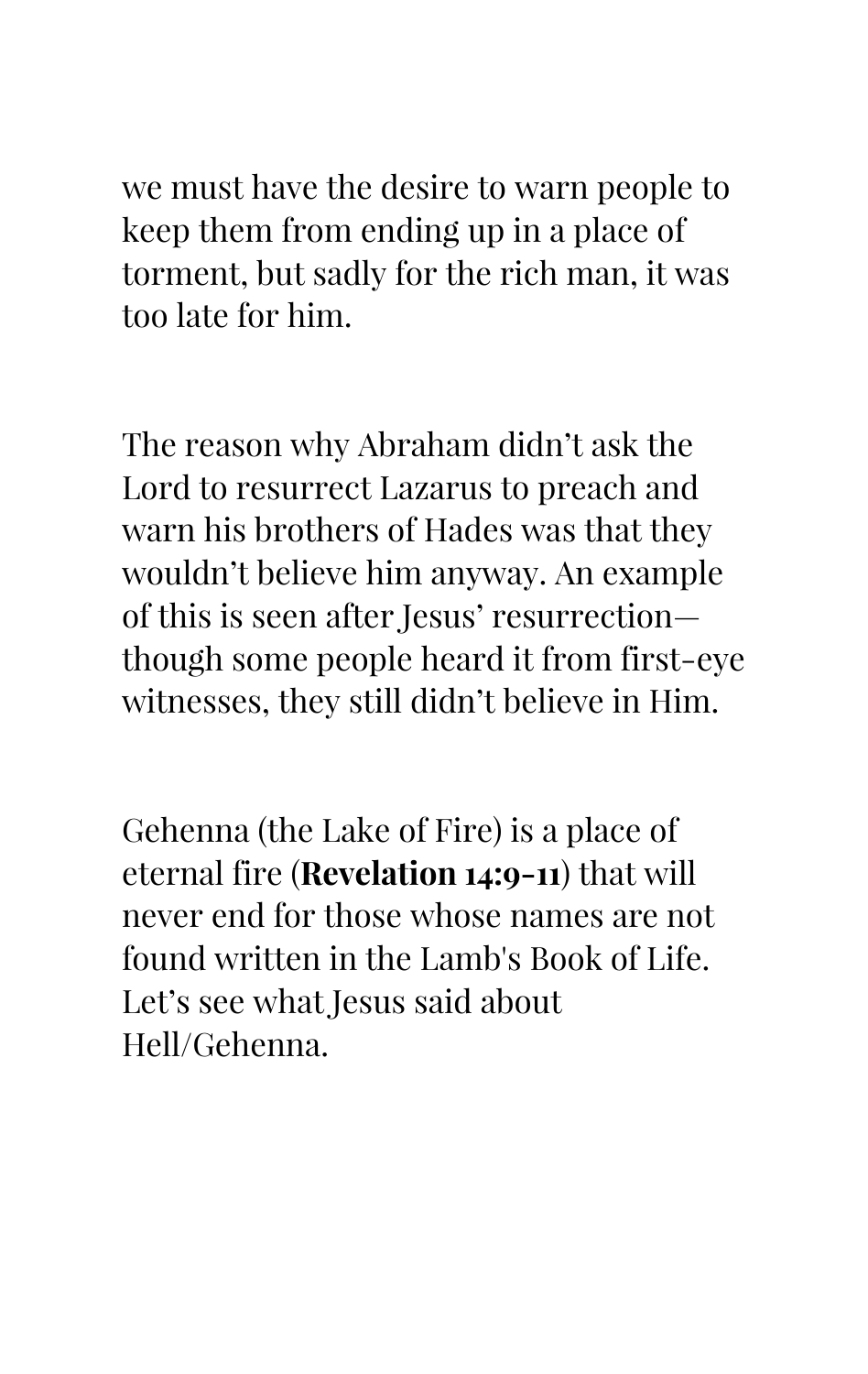### **Mark 9:42-44 BSB**

42 But if anyone causes one of these little ones who believe in Me to stumble, it would be better for him to have a large millstone hung around his neck and to be thrown into the sea. 43 If your hand causes you to sin, cut it off. It is better for you to enter life crippled than to have two hands and go into hell, into the unquenchable fire.

Jesus is giving a strong warning about playing a role in deceiving or causing a believer to go astray. Hell is so awful that one will be judged according to his actions here on earth, and receive the degree of fire according to how sinful the person was (**Matthew 11:23-24**). The word here for Hell is Gehenna, the second death—where its fire will never go out. By Jesus using an illustration like cutting off a hand to stop sinning, it is for one to avoid this terrible place and to make it clear that if something means that much to you to sever ties with it because it's keeping you from getting